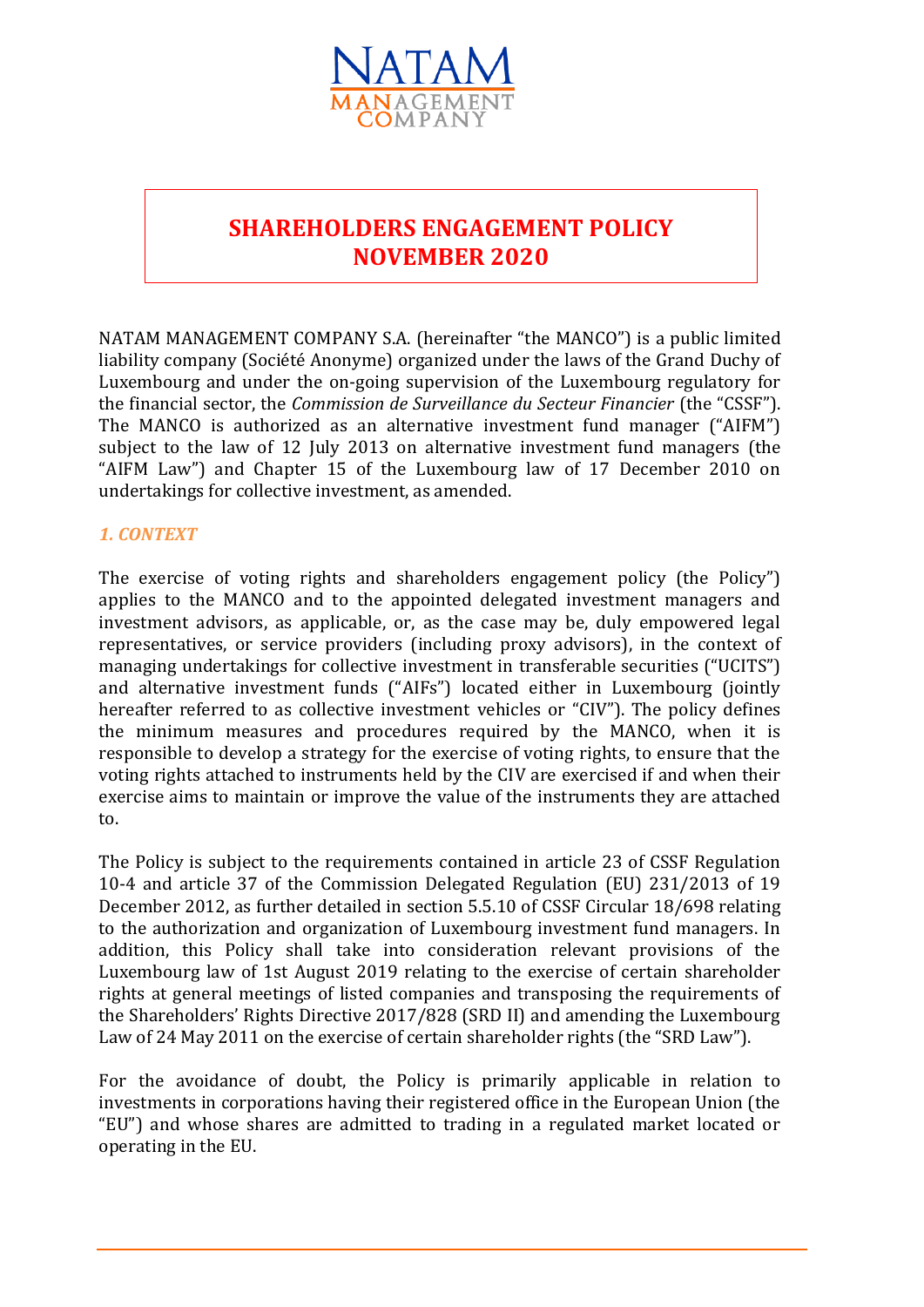

This Policy does not apply to investments made through alternative or quantitative strategies, as the performance of such strategies is not driven by the medium to longterm performance of the relevant investee companies.

The request to have an engagement policy applies on a "Comply or Explain Principle" basis. This means that the MANCO may choose not to disclose the engagement policy or its implementation if it gives an explanation why this is the case. In this context and, with a view of reducing its possible administrative burden, the MANCO has established two thresholds, and only a simultaneous exceeding of both will activate the policy.

The first threshold refers to the capitalization of the equity: the limit is set at 0,5% of the capitalization held at sub fund level.

The second threshold is related to the weight of the equity in the sub fund portfolio: the limit is set at 7%.

# *2. PURPOSE*

Shareholder engagement is generally understood as the active monitoring of companies by shareholders including conducting dialogue with investee companies, exercising voting rights, cooperating with other shareholders, and communicating with other stakeholders, as applicable.

The MANCO shall publicly disclose, on an annual basis, how its policy has been implemented, including a general description of voting behavior, votes casted, and an explanation of the most significant votes and the use of proxy advisors. To distinguish between most significant votes (being subject to disclosure) and insignificant votes (not being subject to disclosure) qualitative criteria (e.g., due to the subject matter of the vote) or quantitative criteria (e.g., due to the size of the holding in the listed target company) may be applied.

# *3. MANCO'S ENGAGEMENT*

# *3.1 Delegation of the portfolio management functions*

The MANCO delegates the portfolio management functions, on behalf of its managed CIVs, to third party portfolio managers and agrees with them to implement measures and procedures from a shareholder engagement and exercise of voting rights standpoints.

The MANCO must verify whether its delegate has an SRD II Law compliant engagement policy in place, and publicly discloses its engagement policy. In this case, the MANCO will not be required to publish itself its delegate's engagement policy and shall leverage on the implementation disclosure of the delegated portfolio manager.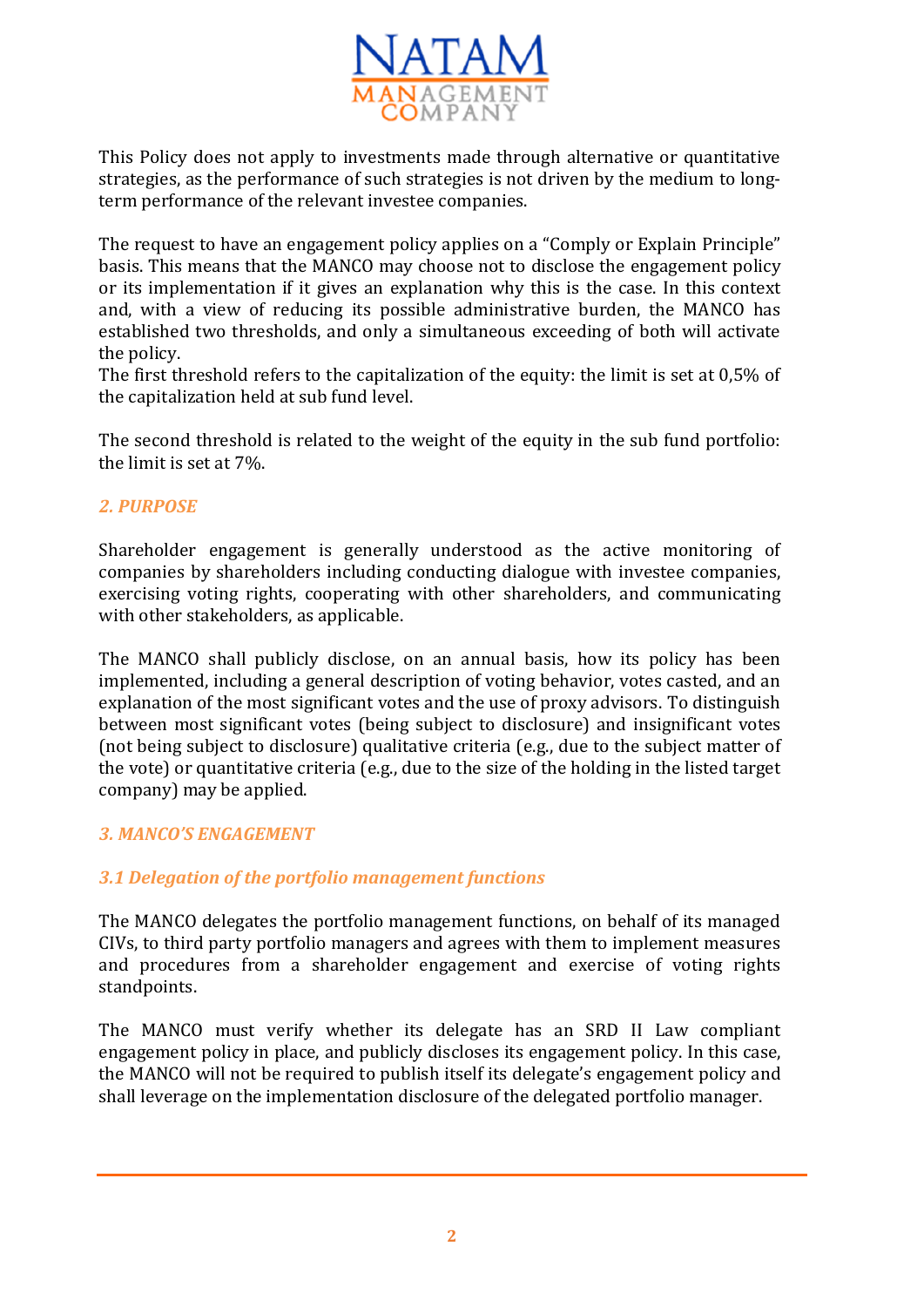

In case the delegated portfolio manager's engagement policy does not fulfil the requirements of the SRD II Law, based on the "comply or explain" principle, the MANCO has two options:

- impose its Engagement Policy to the portfolio manager.
- − may, in its own Engagement Policy published on its website, provide for an explanation on the reason as to why no specific engagement policy is publicly available for this portfolio manager.

#### *3.2 Exercise of voting rights*

The MANCO has developed an adequate and effective strategy for determining when and how any voting rights linked to the securities held in the managed CIV's portfolios have to be exercised, to the exclusive benefit of the managed CIVs and their investors.

Being in the best position to exercise any right pertaining to the securities, the portfolio managers have been conferred by the MANCO to exercise the voting right on a discretionally basis, provided that the MANCO may at any time decides how such rights should be exercised, by sending to the portfolio manager a written notification.

*The MANCO's policy to exercise voting rights is available on its website.*

### *3.3 Monitoring of investee companies on relevant matters*

Pre-investment phase research and due diligence performed by portfolio managers allow to identify and assess the growth potential and key risks associated with a given target company, with possibility to engage directly with the management of such target company and, as the case may be, appoint experts to discuss particular aspects, such as strategy, financial and non-financial performance and risk, capital structure, social and environmental impact, and corporate governance.

#### *3.4 Dialogues with investee companies*

Dialogues with investee companies may influence to improve corporate governance practices and ensure long-term value creation. The dialogue with the investee companies is generally conducted by the portfolio manager. Dialogue can also be held by participating in annual general meetings and other shareholder events.

#### *3.5 Cooperation with other shareholders*

To influence investee companies and promote better corporate governance, risk management and performance, the portfolio manager may cooperate with other shareholders. This may include, but is not limited to, presenting list of candidates for appointment to corporate bodies, adding items on the agenda of a shareholders' meeting and calling shareholders' meetings and other initiatives that require a certain percentage of the share capital.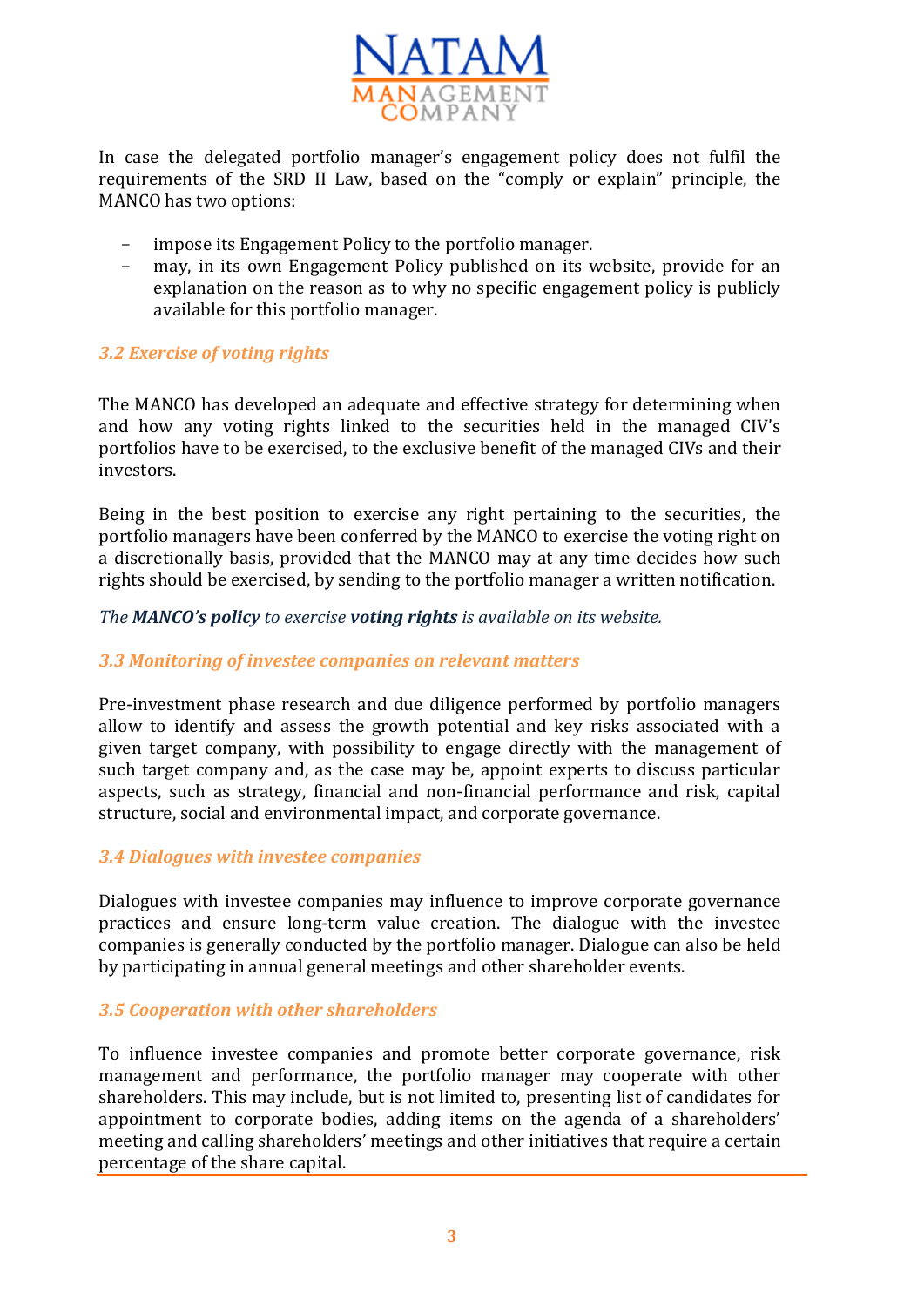

# *3.6 Communication with relevant stakeholders*

From time to time, the portfolio manager may communicate with relevant stakeholders to obtain further information and views that may serve as an input in shareholder's ongoing engagement with investee companies. The portfolio manager selects the approach deemed to be in the best interest of the shareholder and when not in violation of any laws or internal policies. Stakeholders include interest groups, public authorities, and institutions.

# *3.7 Management of conflicts of interest*

Potential or actual conflict of interests may arise as part of shareholder engagement activities. Consequently, the portfolio manager has policies in place for the purpose of taking all reasonable steps to prevent conflict of interests. Where such conflicts cannot be avoided, the portfolio manager will identify, manage, and monitor the conflicts and, where appropriate, disclose it.

*The MANCO's policy to manage conflicts of interest is available on its website.* Also refer to *Appendix A*.

### *4. TRANSPARENCY*

# *4.1 Annual disclosure of the implementation of the engagement policy*

The annual disclosure of the implementation of the engagement policy includes:

- A description of the voting behavior.
- An explanation of the most significant votes.
- The use of the services of proxy advisors.
- A description on how votes have been expressed in the general meetings.

### *4.2 Additional disclosures to institutional investors*

On an annual basis, it is also required to disclosure to institutional investors (as defined in Art. 1(6) of the SRD Law) how the investment strategy and implementation thereof complies with applicable arrangements entered with these institutional Investors.

### *5. REVIEW*

This Engagement Policy is reviewed and approved annually, or more frequently if needed, and is publicly available on the MANCO website.